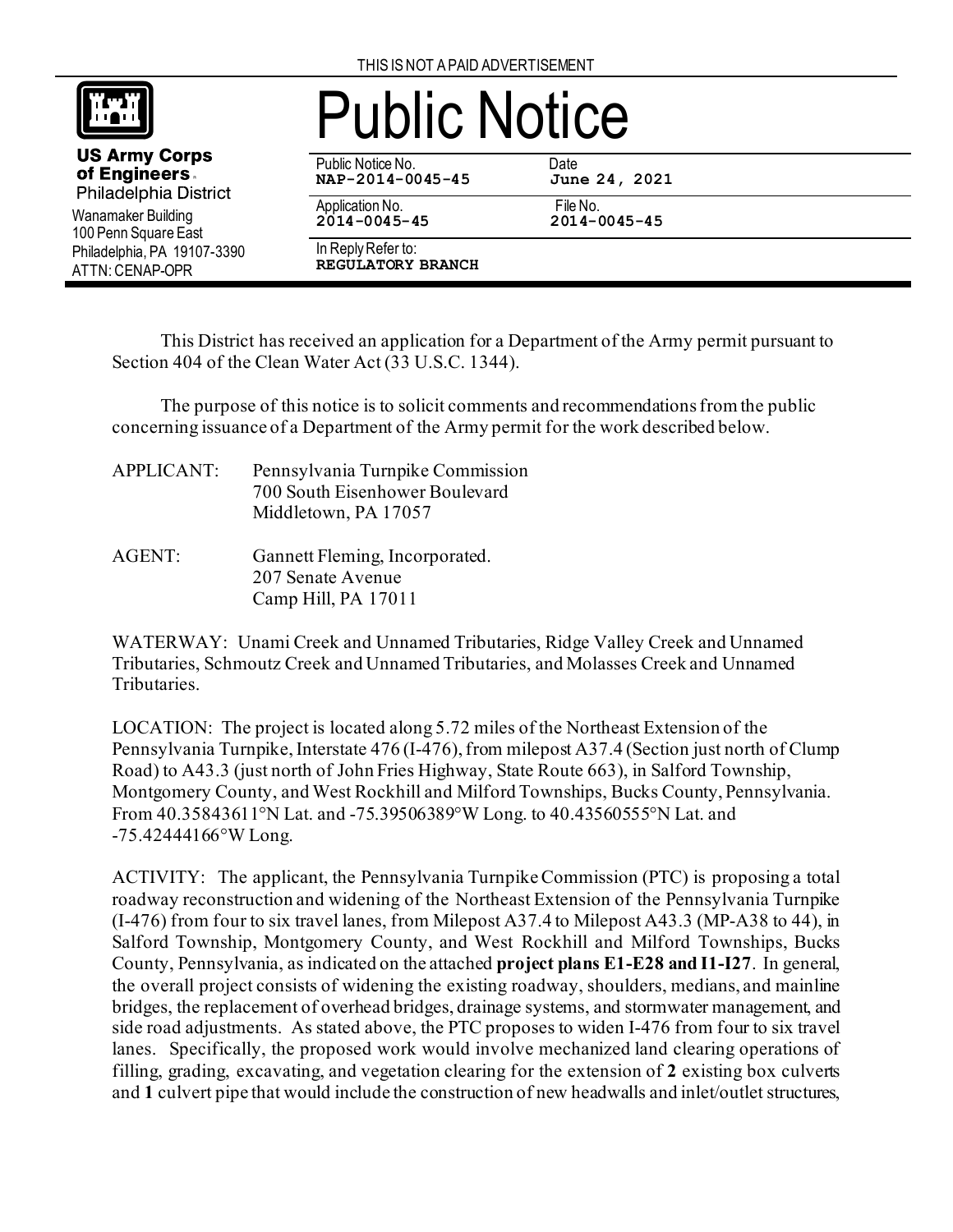the full replacement of **5** existing roadway bridges that would include the construction of new wing walls, the placement of rip-rap scour protection associated with the new bridge structures, culvert or pipe extensions, cut and fill operations associated with the side slope construction for roadway widening, the installation of stormwater management facilities, the construction of stormwater outfall structures and associated rip-rap, the permanent relocation of **3** streams and/or waterways, construction of aquatic resource compensation sites, the construction of temporary access roads, and the installation of cofferdams and by-pass pumps associated with dewatering activities. The above stated work is shown on the attached **project plans E1-E28 and I1-I27**. Project impacts within aquatic resources (streams and wetlands) associated with the above mentioned work are described below.

 Of the **60** streams/waterways located within the proposed project design area, **39** would be impacted due to project implementation. Approximately **16,103 linear feet** and/or **3.763 acres** of stream channel, below the Ordinary High-Water Mark would be **permanently** impacted by the roadway reconstruction and widening activities. In addition, the proposed project would **temporarily** impact approximately **1,312 linear feet** and/or **0.509 acre** of stream channel, below the Ordinary High-Water Mark. The PTC has indicated that **all** temporary stream/waterway impacts (fills, structures, etc.) would be removed and then restored (grades, contours, vegetation) to pre-construction conditions upon completion of work. Of the total stream channel impact, **4,010 linear feet** is associated with **3 stream relocations (EW19, WW34, WW54/EW66)**, while **9,181 linear feet** is associated with stream channel **loss** that would require compensation for the unavoidable adverse impacts/affects to aquatic resources. To avoid and minimize adverse impacts/affects within streams and/or waterways, the PTC proposes to relocate **3** stream channels within the project design area.

 The PTC has identified Palustrine Unconsolidated Bottom (PUB), Palustrine Emergent (PEM), Palustrine Scrub-Shrub (PSS), and Palustrine Forested (PFO) wetlands along the 5.72 miles of I-476 from Milepost A37.4 to Milepost A43.3. Of the **107** wetlands located within the proposed project design area, **64** will be permanently impacted due to project implementation. The proposed project would **permanently** impact and/or fill approximately **11.114 acres** of wetlands consisting of 6.449 acres of PEM, 0.047 acre of PSS, 4.231 acres of PFO, and 0.387 acre of PUB wetlands, due to roadway reconstruction and widening activities. In addition, the proposed project would **temporarily** impact and/or fill approximately **0.334 acres** of wetlands consisting of 0.127 acre of PEM and 0.207 acres of PFO wetlands. The PTC has indicated that **all** temporary wetland impacts (fills, structures, etc.) would be removed and then restored (grades, contours, vegetation) to pre-construction conditions upon completion of work. Furthermore, based on the information provided within the PTC's application, **indirect or secondary impacts** to aquatic resources are not anticipated as a result of project implementation. The PTC is providing Compensatory Mitigation for all unavoidable adverse impacts/effects, and/or the **loss** of aquatic resources associated with the I-476 roadway reconstruction and widening activities. A description of the proposed Compensatory Mitigation is provided below.

PURPOSE: The purpose of the project, as stated by the applicant, is to update the existing Northeast Extension, I-476 to meet current Department of Transportation and Federal Highway Administration standards to address current safety and traffic issues.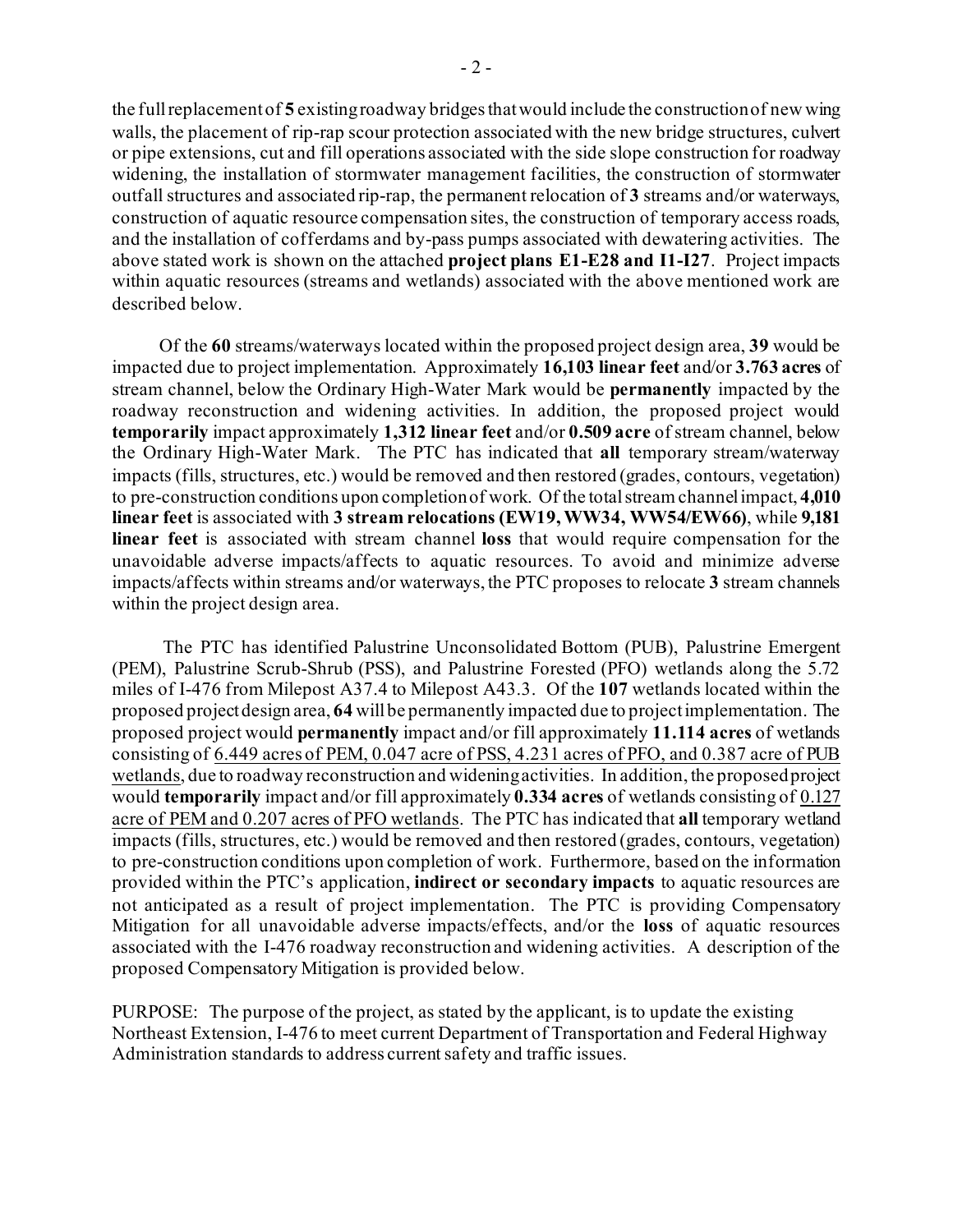A preliminary review of this application indicates that species listed under the **Endangered Species Act** or their critical habitat pursuant to Section 7 of the ESA as amended, may be present in the action area. This office will forward this Public Notice to the U.S. Fish and Wildlife Service with a request for technical assistance on whether any ESA listed species or their critical habitat may be present in the area which would be affected by the proposed activity. This office will evaluate the potential effects of the proposed actions on ESA listed species or their critical habitat and will consult with U.S. Fish and Wildlife Service as appropriate. ESA Section 7 consultation will be concluded prior to the final decision on this permit application.

The decision whether to issue a permit will be based on an evaluation of the activity's probable impact including its cumulative impacts on the public interest. The decision will reflect the national concern for both protection and utilization of important resources. The benefits which reasonably may be expected to accrue from the work must be balanced against its reasonably foreseeable detriments. All factors which may be relevant to the work will be considered including the cumulative effects thereof; among those are conservation, economics, aesthetics, general environmental concerns, wetlands, cultural values, fish and wildlife values, flood hazards, flood plain values, land use, navigation, shore erosion and accretion, recreation, water supply and conservation, water quality, energy needs, safety, food and fiber production, mineral needs and welfare of the people. A Department of the Army permit will be granted unless the District Engineer determines that it would be contrary to the public interest.

The Corps of Engineers is soliciting comments from the public; Federal, State, and local agencies and officials; Indian Tribes; and other interested parties in order to consider and evaluate the impacts of this proposed activity. Any comments received will be considered by the Corps of Engineers to determine whether to issue, modify, condition or deny a permit for this proposal. To make this decision, comments are used to assess impacts on endangered species, historic properties, water quality, general environmental effects, and the other public interest factors listed above. Comments are used in the preparation of an Environmental Assessment and/or an Environmental Impact Statement pursuant to the National Environmental Policy Act. Comments are also used to determine the need for a public hearing and to determine the overall public interest of the proposed activity.

Comments on the proposed work should be submitted within **30 days** via email to PhiladelphiaDistrictRegulatory@usace.army.mil, or in writing to the District Engineer, U.S. Army Corps of Engineers (USACE), Philadelphia District, Wanamaker Building, 100 Penn Square East, Philadelphia, Pennsylvania 19107-3390.

**The National Historic Preservation Act** requires Federal agencies to identify and address potential affects to historic properties or archaeological resources. The PTC has completed historic resource surveys/investigations along the **I-476** corridor from milepost A38 to A44 and/or within the proposed project design area. The surveys/investigations have identified historic properties/resources eligible for or listed on the National Register of Historic Places (NRHP) within the USACE, Philadelphia District's permit area, in accordance with 33 CFR Part 325, Appendix C. The USACE Cultural Resource Specialist and Tribal Liaison, in consultation with the Pennsylvania State Historic Preservation Office (PA SHPO), has determined that the project will result in an adverse effect on historic properties/resources within the project design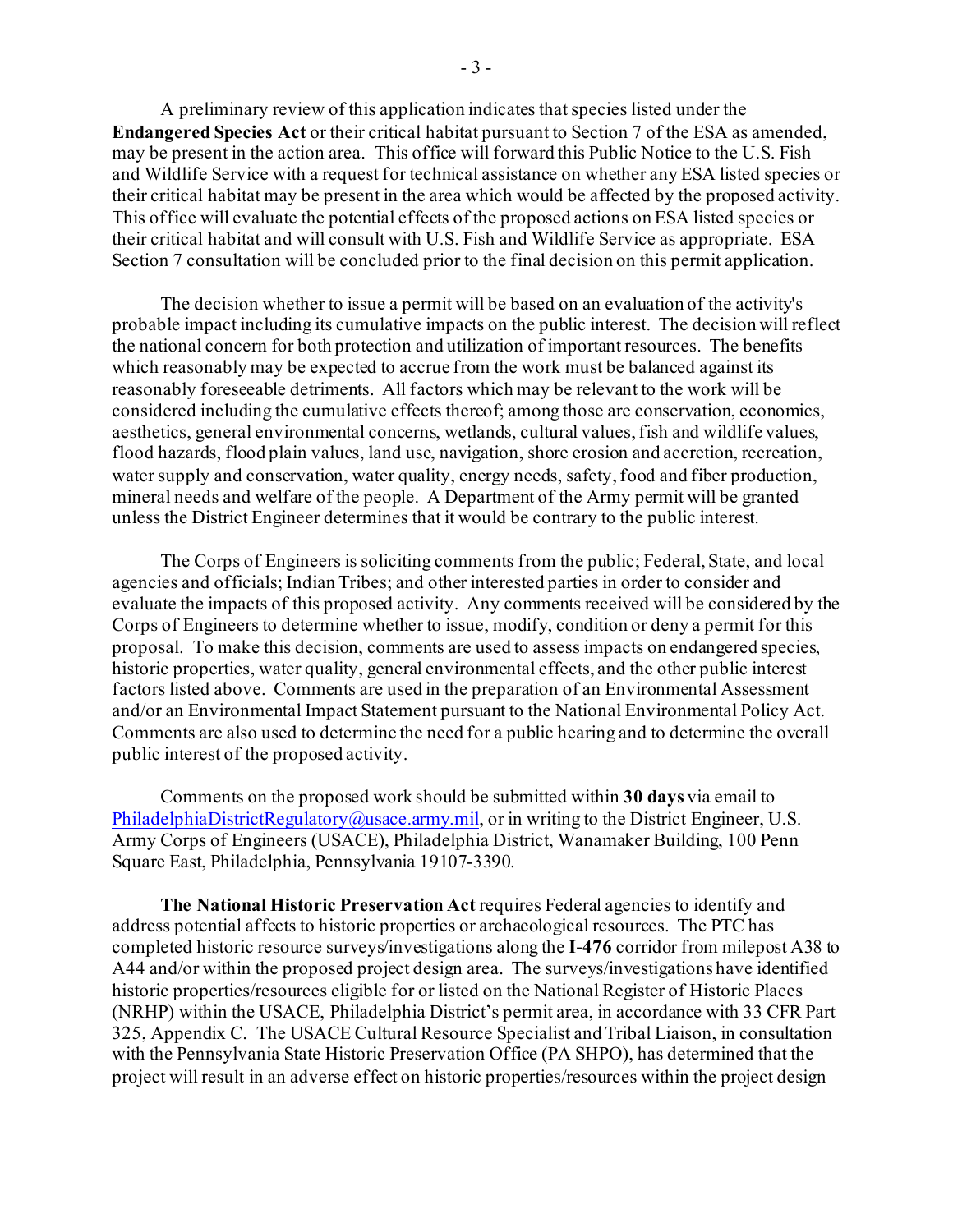area. At this time, the USACE, the PTC, and the PA SHPO have entered into a Memorandum of Agreement to resolve the adverse effects on the historic properties/resources within the project design area.

The Magnuson‐Stevens Fishery Conservation and Management Act requires all federal agencies to consult with the NOAA Fisheries all actions, or proposed actions, permitted, funded, or undertaken by the agency that may adversely affect Essential Fish Habitat (EFH). A preliminary review of this application indicates that EFH is **Not** present within the project design area. As the evaluation of this application continues, additional information may become available which could modify this preliminary determination.

Based on the review of the application, the PTC proposes to **avoid and minimize** impacts within streams/waterways and wetlands, and/or aquatic resources, to the maximum extent practicable, by designing the project to completely avoid resources, by minimizing impacts to the maximum extent practicable to satisfy the project purpose and need, by installing a retaining wall, by providing stream channel relocations and realignments, using protective fencing around wetlands, installing and working off of temporary timber matting within wetlands, by including bioretention and infiltration features for stormwater management facilities, and by using best management practices (BMP's). For all unavoidable adverse impacts/affects, and/or loss of aquatic resources (wetlands and streams), the PTC proposes the following Compensatory Mitigation described below.

*Compensatory mitigation:* To **compensate** for unavoidable adverse impacts/affects, and/or loss of **9.037 acres of Palustrine wetlands** and **9,181 linear feet of Riverine stream channel**, the PTC has offered four permittee responsible mitigation sites as shown on **plans C1- 12**, and the purchase of credits from a mitigation bank.

The first proposed compensation site is identified as parcel numbers 23-007-158 and 23- 007-163, known as the **Lederer Site**, located at 1895 Kumry Road, in Milford Township, Bucks County, Pennsylvania. The proposed wetland compensation site is located within the floodplain of Schmoutz Creek. Through the site selection process, the PTC confirmed that the wetland compensation site was once part of the existing wetland complexes adjacent to Schmoutz Creek. Historic wetlands on site were converted to agricultural use as hay production fields. As shown on the attached **Lederer Site Compensation Plan**, the PTC will provide **2.413 acres** of wetland consisting of **2.342 acres of PEM and 0.071 acres of PSS wetlands** at the Lederer Site as compensation for project impacts. During construction of the wetland compensation site, **0.106 acre of PEM** wetland will be impacted, but incorporated as part of the overall compensation site. The relocated channel for **Stream WW54/EW66** will be routed through the proposed compensation site and outlet to Schmoutz Creek.

The second proposed compensation site is located within **Schmoutz Creek**, a perennial tributary to Unami Creek, to provide stream compensation. The PTC proposes to remove the existing Doerr Road Bridge and a concrete channel and utilize natural channel design to restore and improve **645 linear feet (0.341 acre**) of Schmoutz Creek, as shown on the attached **Schmoutz Creek Mitigation Section Plan**. The stream restoration effort, including bridge and concrete channel removal, will utilize natural channel design methods to restore Schmoutz Creek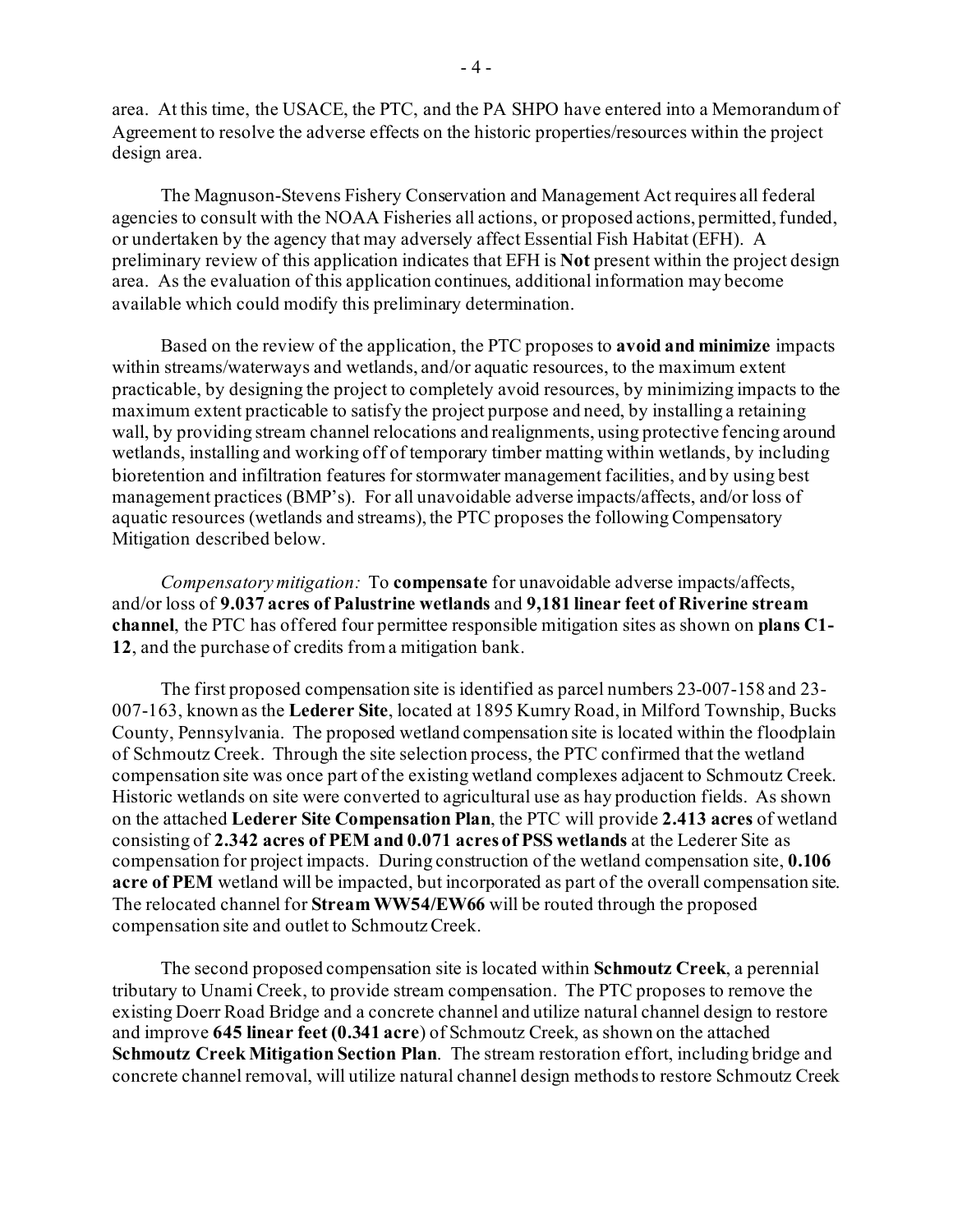to a stable, natural channel and bank condition, improve sediment transport, reduce sediment deposition, restore floodplain connectivity, and increase instream habitat quality and diversity.

The third proposed compensation site is identified as parcel number 44-00-00286-00-3, known as the **Yellow Barn Farm Restoration Site**, located at 161 Brandt Road, in Salford Township, Montgomery County, Pennsylvania. The proposed compensation site is located on an unnamed tributary to East Branch Perkiomen Creek. Through the site selection process, the PTC selected the proposed compensation site because of the current environmental degradation and headwaters position within the larger Perkiomen Creek watershed. The existing on-site resources have been degraded through anthropogenic alterations including historic and on-going agricultural activities. The PTC will provide **3.31 acres of wetland consisting of 3.05 acres of PFO and 0.26 acre of PEM wetlands** at the Yellow Barn Farm Restoration Site as compensation for project impacts. The PTC will re-establish 3.31 acres of floodplain wetlands within the proposed wetland boundary as shown on the attached **Yellow Barn Farm Restoration Site Plan**. During construction of the proposed compensation site, no additional wetland impacts will be incurred. The proposed compensation site will also provide **Stream Compensation** for stream channel loss associated with the project. The PTC proposes to **restore 2,322 linear feet of perennial stream channel and 265 linear feet of ephemeral stream channel**, as shown on the attached Yellow Barn Farm Restoration Site Plan. The proposed stream restoration would provide ecological uplift by restoring appropriate channel sinuosity for the stream system and natural flow patterns, increasing instream habitat diversity, improving channel stability that will reduce erosion and sediment in the stream system, and increase stream and floodplain connectivity and interaction.

The fourth proposed compensation site is identified as parcel number 32-00-04056-00-7, known as the **Middle Creek Restoration Site**, located at 265 Middle Creek Road, Douglass Township, Montgomery County, Pennsylvania. The proposed compensation site is located on Middle Creek and on an unnamed tributary to Middle Creek. Through the site selection process, the PTC selected the proposed compensation site because of the current environmental degradation and headwaters position within the larger Perkiomen Creek watershed. The existing wetland and stream resources have been degraded through anthropogenic alterations including historic and on-going agricultural activities. The PTC will provide **7.47 acres** of wetland compensation by re-establishing, rehabilitating, and enhancing floodplain wetland at the Middle Creek Restoration Site, within the proposed wetland boundary as shown on the attached **Middle Creek Restoration Site Plan**. The wetland compensation will consist of **4.53 acres of PFO reestablishment, 1.28 acres of wetland rehabilitation, and 1.67 acres of wetland enhancement**. During construction of the proposed compensation site, **1.92 acres** of wetland will be temporarily impacted, but will be incorporated as part of the overall compensation site. The proposed Middle Creek Restoration Site will also provide **Stream Compensation** for stream channel losses associated with the project. The PTC proposes to provide a total of **2,500 linear feet of stream compensation by restoring 1,213 linear feet of perennial stream channel and 1,016 linear feet of intermittent stream channel** at the Middle Creek Restoration Site, as shown on the attached Middle Creek Restoration Site Plan. The PTC will also provide **271 linear feet of stream** compensation by enhancing intermittent stream channels at the Middle Creek Restoration Site. The proposed stream restoration and enhancement would provide ecological uplift by restoring appropriate channel sinuosity for the stream system and natural flow patterns, increasing instream habitat diversity, improving channel stability that will reduce